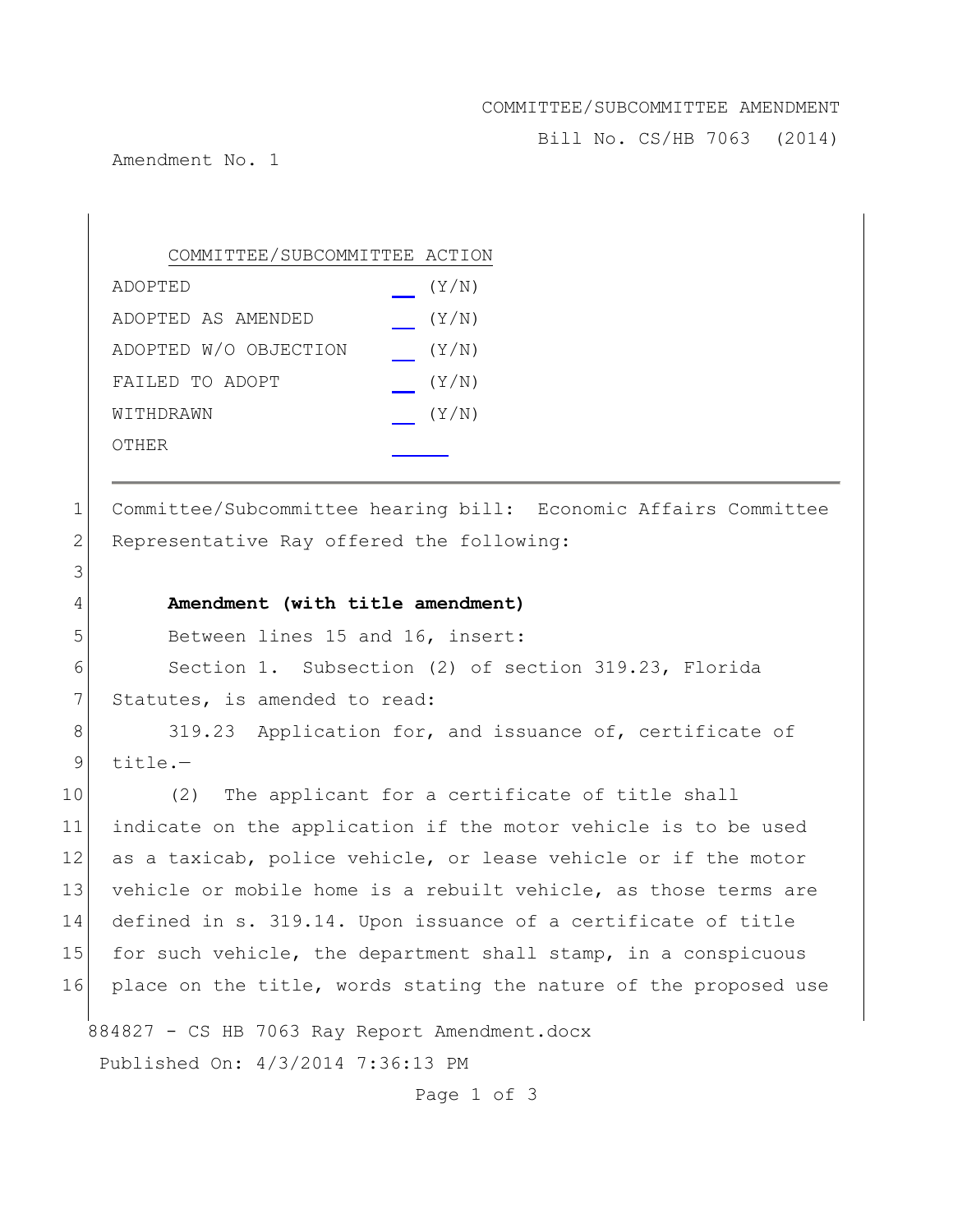# COMMITTEE/SUBCOMMITTEE AMENDMENT

Bill No. CS/HB 7063 (2014)

Amendment No. 1

| 17                                | of the vehicle or stating that the vehicle has been rebuilt and  |
|-----------------------------------|------------------------------------------------------------------|
| 18                                | may have previously been declared a total loss vehicle due to    |
| 19                                | damage. This subsection applies to a mobile home, travel         |
| 20                                | trailer, camping trailer, truck camper, or fifth-wheel           |
| 21                                | recreation trailer only when the mobile home or vehicle is a     |
| 22                                | rebuilt vehicle as defined in s. 319.14.                         |
| 23                                | Section 2. On or before October 31, 2015, the Department of      |
| 24                                | Highway Safety and Motor Vehicles shall provide a summary report |
| 25                                | to the Governor, the President of the Senate, and the Speaker of |
| 26                                | the House of Representatives regarding certificates of title for |
| 27                                | rebuilt vehicles. The summary report shall include the           |
| 28                                | department's legislative recommendations to address and correct  |
| 29                                | any needed improvements to the process used to issue             |
| 30                                | certificates of title for rebuilt motor vehicles,                |
| 31                                | recommendations as to the need for, and appropriate process for, |
| 32                                | inspecting the road worthiness of rebuilt motor vehicles based   |
| 33                                | on relevant data, and data on crashes caused by vehicle defects  |
| 34                                | involving rebuilt motor vehicles.                                |
| 35                                |                                                                  |
| 36                                |                                                                  |
| 37                                |                                                                  |
| 38                                |                                                                  |
| 39                                | TITLE AMENDMENT                                                  |
| 40                                | Remove line 3 and insert:                                        |
|                                   |                                                                  |
|                                   | 884827 - CS HB 7063 Ray Report Amendment.docx                    |
| Published On: 4/3/2014 7:36:13 PM |                                                                  |
|                                   | Page 2 of 3                                                      |